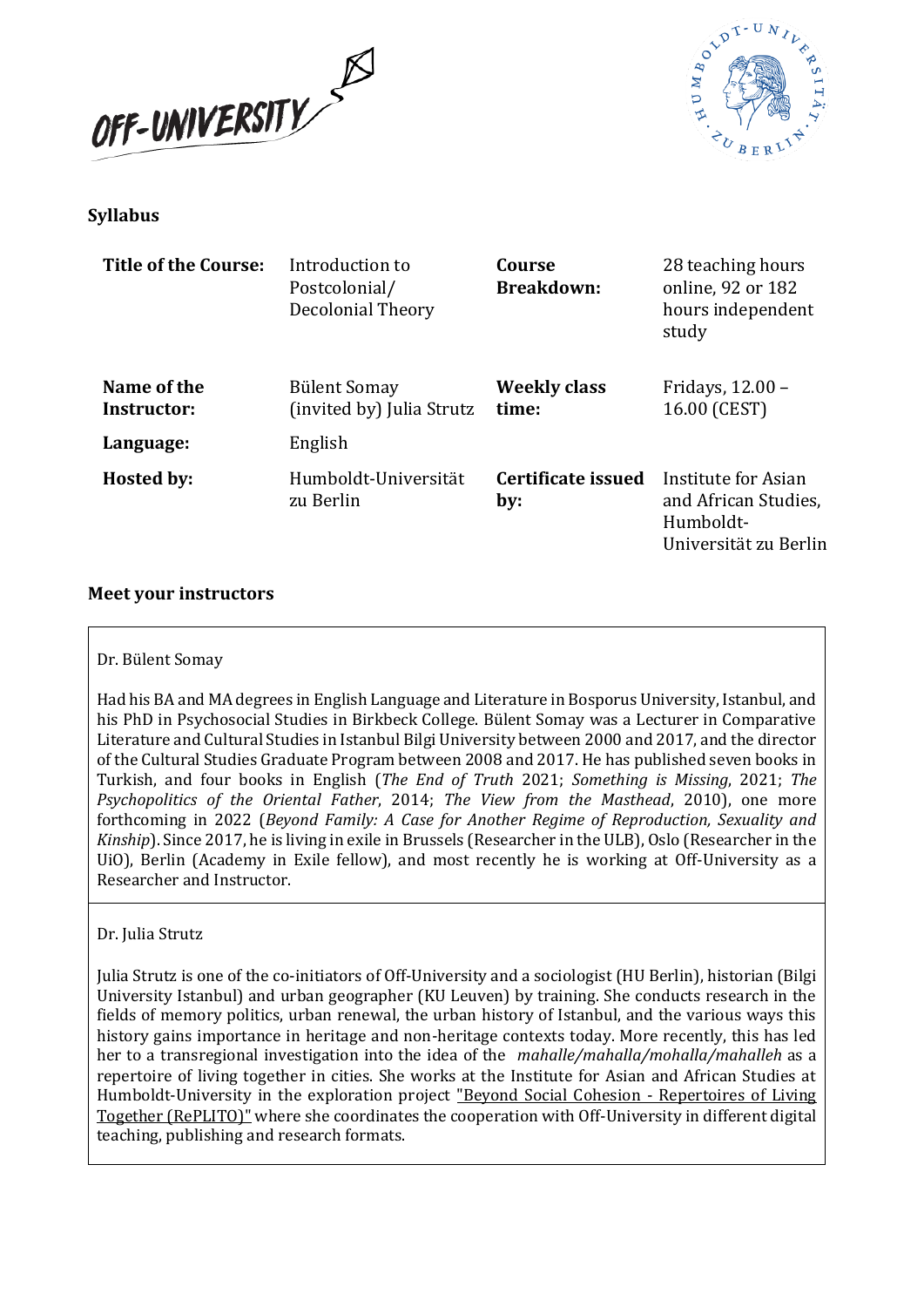



## **Description of the course**

How (and when) was the world divided into two (East/West, Orient/Occident, and later, North/South), and when (and how) did this division assume the form of *domination*? This course intends to search the roots of this division (and later, a unilateral, cultural, political and economic domination) from the fundamental characteristics of ancient civilisations throughout the globe, to the more recent establishment of capitalism and its gradual ascension to a world order. The concepts of 'Colonialism', 'Imperialism', 'Postcolonialism' and 'Orientalism', as well as 'Westernisation', 'Modernisation' and 'Development' will be discussed, expanded and problematized, from historical, sociological, anthropological, cultural, political and psychoanalytic perspectives.

### **Learning Aims**

- 1. Introduction of the concepts of 'Civilisation' and 'Culture', suggesting different outlooks in Cultural Studies and Social and Human Sciences.
- 2. Application of the basic concepts of 'Colonialism', 'Imperialism', 'Postcolonialism' and 'Orientalism', to Cultural Studies and Social and Human Sciences as well as the current international political situation.
- 3. Recognition of the major encounters between Postcolonial Studies and other transdisciplinary world-outlooks, such as Marxism and feminism.
- 4. Softskills: Read and critically evaluate texts

# **Upon the successful completion of the course students will be able to:**

- Apply basic concepts of 'Colonialism', 'Imperialism', 'Postcolonialism' and 'Orientalism', to Cultural Studies and Social and Human Sciences;
- Recognize the major encounters between Post-/De-colonial Studies and other transdisciplinary world-outlooks, such as Marxism and feminism;
- Apply these concepts to current international political situation, as well as to the domestic clashes within 'Western Democracies' and 'Developing Countries'.

### **Course requirements**

Course components include:

- Lectures/Discussions
- Readings
- Weekly Annotations
- Final Paper (only for 7 ECTS)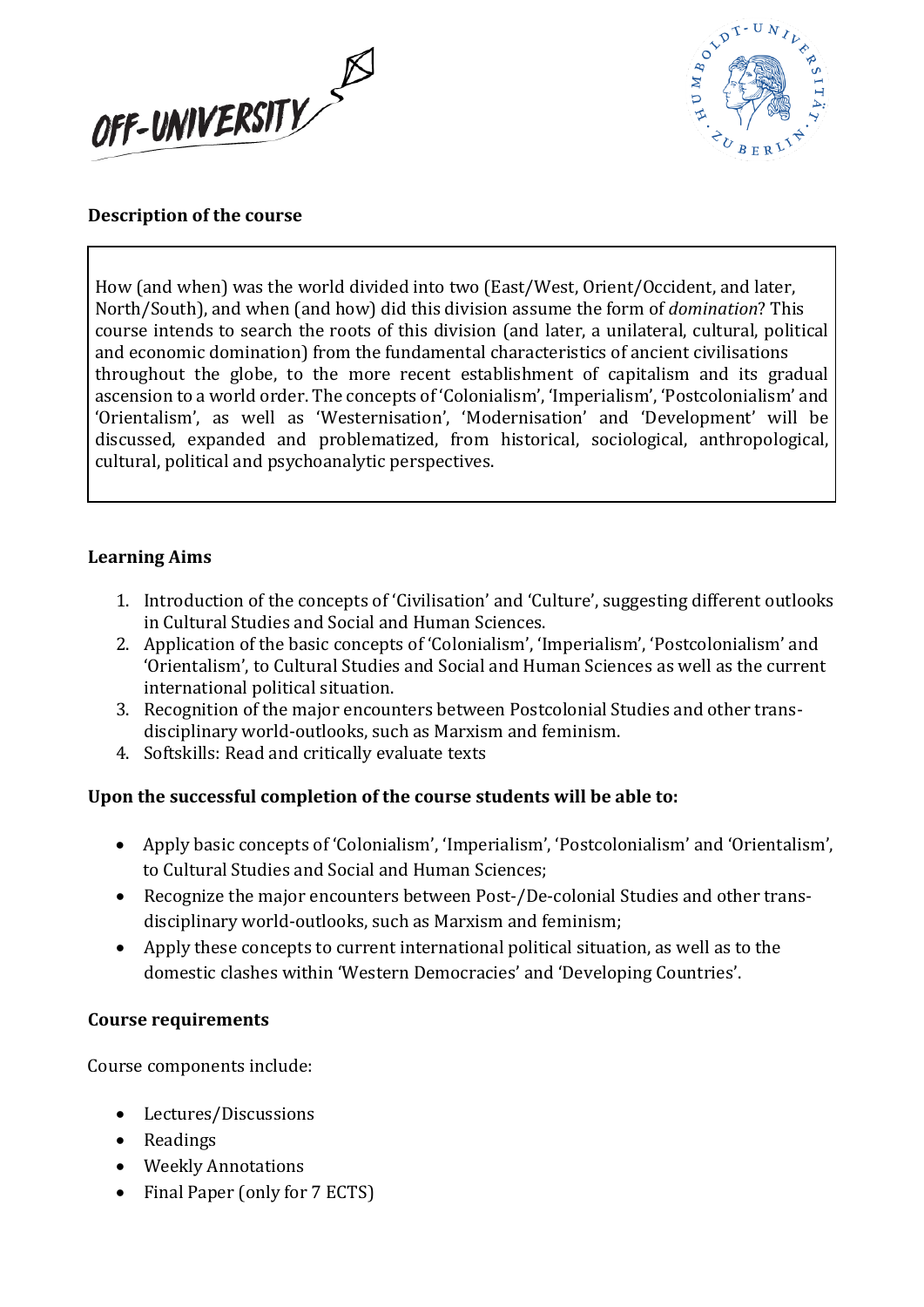



The final grade for the course will be based on the following:

**4 ECTS:** 25h of presence in class (not graded), 50h reading and two annotations per week, 25h response paper (500 words)

**7 ECTS:** 25h of presence in class (not graded), 50h reading and two annotations per week, 25h response paper (500 words), final paper of 3000-3500 words (10-15 pages, doublespaced).

For 7 ECTS, the student will be expected to write a final paper on a topic to be determined together with the instructors. The grading will depend on not only the paper itself, but also how the topic, the bibliography and possible avenues of discussion have been decided.

### **Course Schedule**

### **Week 1: 22.04.2022**

Introduction: What is a 'Colony'? Importing Biological Terminology to History, Political Economy and Sociology

### **Week 2: 29.04.2022**

Three types of Colonisation: 1. India and China (One Civilisation Takes Over another); 2. South Africa, Oceania, North America and most South America (One Civilisation 'Civilises' Pre-Agrarian Cultures or Declining Civilisations; 3. Central Africa and the Amazon Basin (One Civilisation Plunders a 'Non-Habitable' [that is, for itself] Area from Afar)

➢ <https://www.youtube.com/watch?v=QhMO5SSmiaA> Trevor Noah

### **Week 3: 06.05.2022**

Ancient Civilisations: Why was Greco-Roman (Slave/Rain-Farming) Civilisation Fundamentally different from the 1. Chinese (Yangtze and Huang He); 2. Indian (Punjab and Ganga); 3. Mesopotamian (Euphrates and Tigris); and 4. Egyptian (Nile) Civilisations (All of them Great-River-Farming)?

➢ Karl Vittfogel 'Total Terror-Total Submission-Total Loneliness' in *Oriental Despotism* (137-160)

*https://cryptpad.fr/pad/#/2/pad/edit/URbnbqI52dd0Dj1i1-WmPTv3/*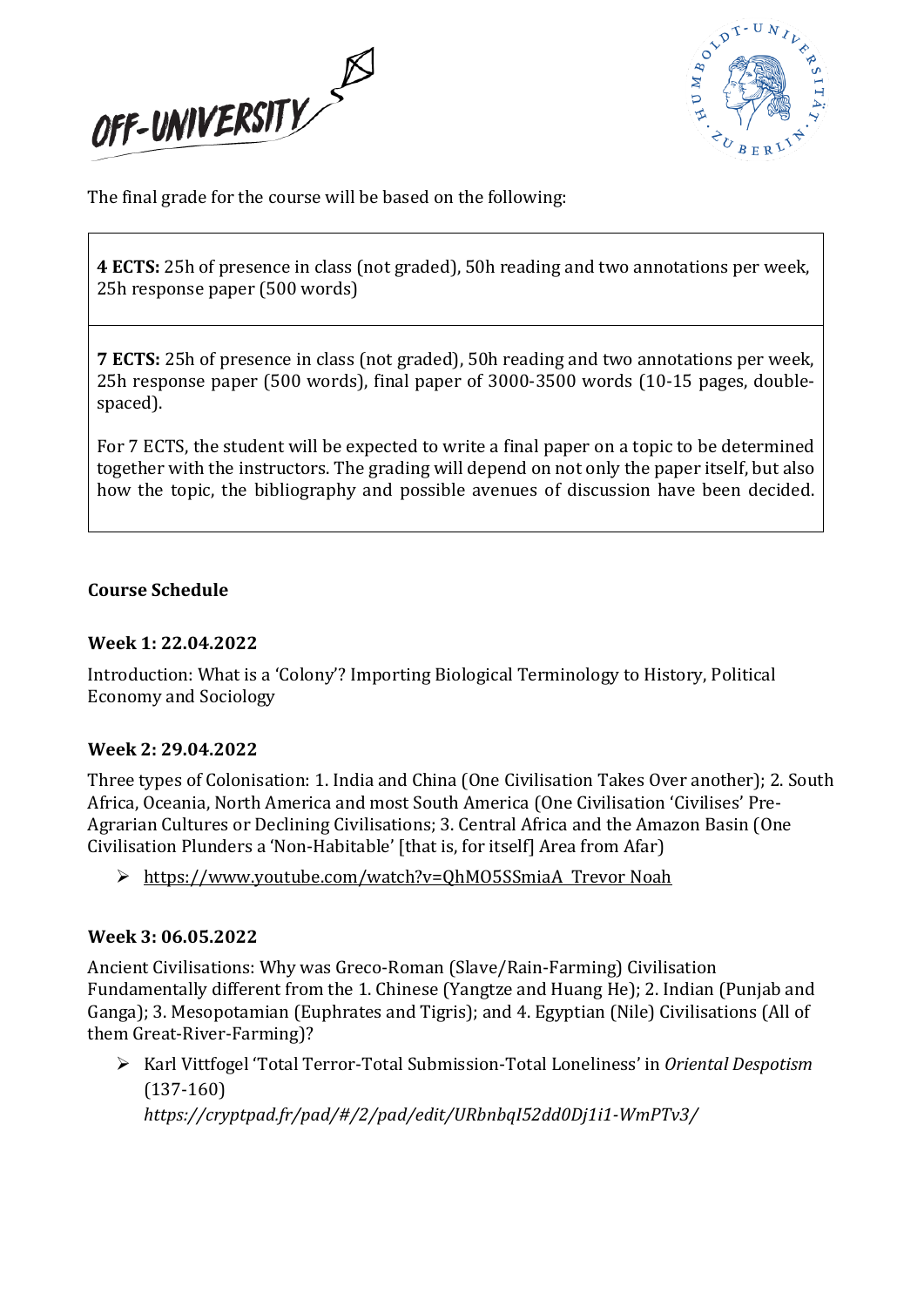



## **Week 4: 13.05.2022**

Centralisation, the State, Slavery, Leisure Time and Different Paths of 'Development'

- ➢ M. I. Finley 'Between Slavery and Freedom' in *Comparative Studies in Society and History* (233-249)
- ➢ Watch *Quemada* by Gillo Pontecorvo

### **Week 5: 20.05.2022**

Colonisation and Capitalism: Colonialism—Primitive Accumulation, Plundering Resources and the Hierarchy of Races

➢ Robert Young 'Colonialism', in *Postcolonialism* (15-24) *https://cryptpad.fr/pad/#/2/pad/edit/H2f-LkJWvBmqa5PFjCbwUHfa/*

### **Week 6: 27.05.2022**

The Empire and Capitalism: Imperialism—Capital Exportation, 'Modernisation' and Self-Determination of Nations

➢ Robert Young 'Imperialism', in *Postcolonialism* (25-43)

# **Week 7: 03.06.2022**

Are Nationalism and Racism 'Essential' Human Traits? Should all Heterophobic Ideologies be categorised under 'Racism'?

➢ Robert Young 'Sex and Inequality' in *Colonial Desire* (85-110)

# **Week 8: 10.06.2022**

Is East East and West West?: Orientalism—Mimicry, Cultural Transvestitism, Hybridisation and Liminality

- ➢ Edward Said 'Knowing the Oriental' in *Orientalism* (31-48)
- ➢ Bülent Somay. 'Is East East and West West?' in *The Psychopolitics of the Oriental Father* (17-39)

### **Week 9: 17.06.2022**

The Irritating Case of the Non-Colonised 'Orient': Russia, Iran and the Ottoman Empire

➢ Bülent Somay 'The First Triangulation: Desire, Mimicry, Revolt' in *The Psychopolitics of the Oriental Father* (63-88)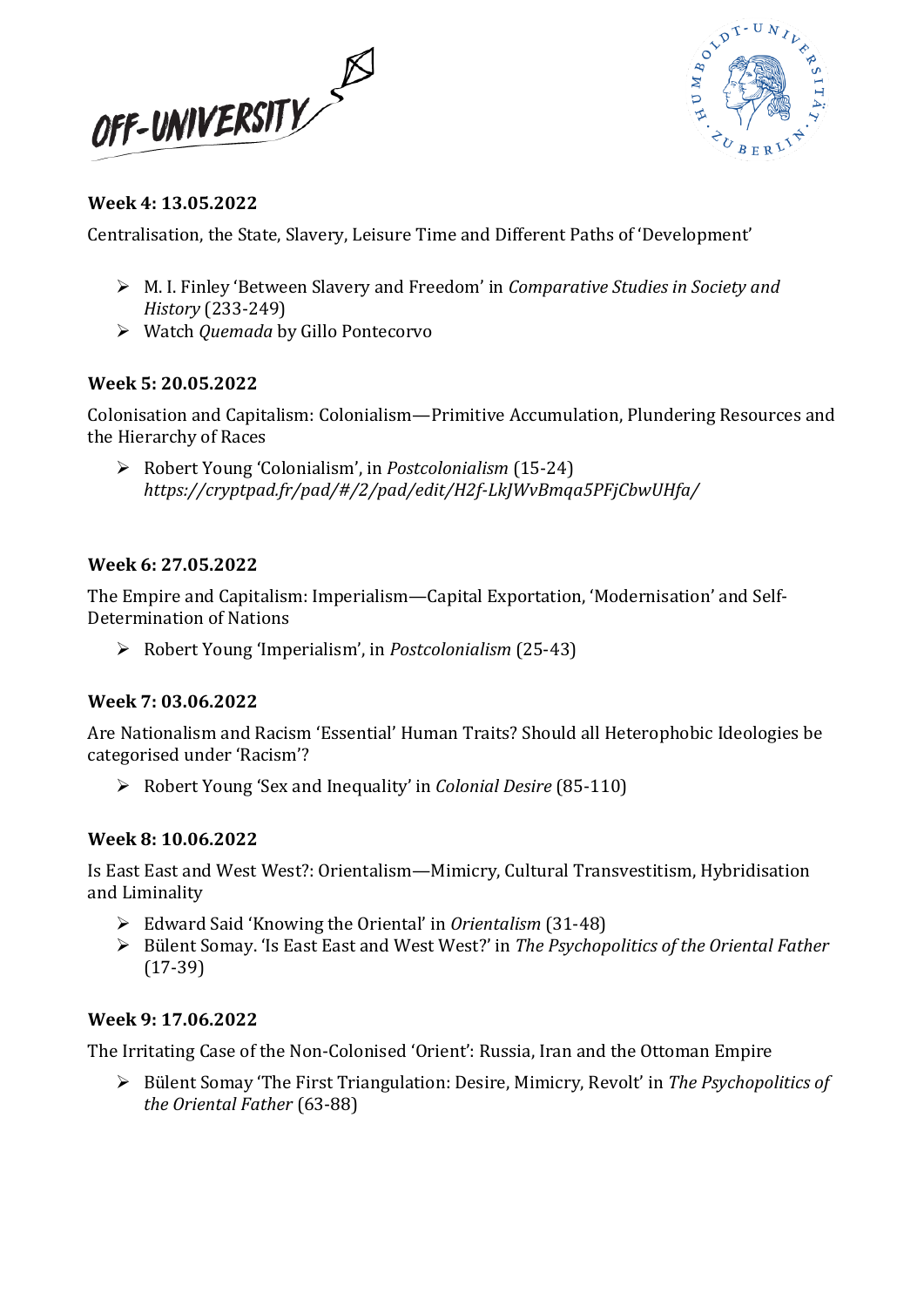



### **Week 10: 24.06.2022**

Can the Orient 'Modernise'? Is 'Modernisation' any different from the (partly voluntary) importation of capitalism by the Orient or the (mostly coerced) exportation of capital by the West?

➢ Robert Young 'Disorienting Orientalism' in *White Mythologies* (158-180)

### **Week 11: 01.07.2022**

National Liberation: Is a 'Native/Local Capitalism' Possible in the Long Run? If so, at what cost, to whom?

➢ Franz Fanon 'Introduction' and 'The Negro and Language' in *Black Skin, White Masks* (1-27)

### **Week 12: 08.07.2022**

After Colonialism: Can the Orient and the Occident (or Global North and the Global South) coexist, peacefully or otherwise?

- ➢ Robert Young 'Postcolonialism', in *Postcolonialism* (57-69)
- ➢ Watch *The Party* by Blake Edwards

### **Week 13: 15.07.2022**

The End of Modernisation and Developmentalism: The Three-Body (or Three-Worlds) Problem

- ➢ Hamid Dabashi 'Can Non-Europeans Think?' in *Can Non-Europeans Think?*
- ➢ Immanuel Wallerstein 'The End of What Modernity?' in *After Liberalism* (126-144)

### **Week 14: 22.07.2022**

### **Wrap-up.**

# **Reading Materials (\*Required, the rest optional)**

- ➢ \*Hamid Dabashi 'Can Non-Europeans Think?' in *Can Non-Europeans Think?*
- ➢ \*Franz Fanon 'Introduction' and 'The Negro and Language' in *Black Skin, White Masks*
- ➢ \*M. I. Finley 'Between Slavery and Freedom' in *Comparative Studies in Society and History*
- ➢ \*Edward Said 'Knowing the Oriental' in *Orientalism*
- $\triangleright$  \*Bülent Somay 'Is East East and West West?' and 'The First Triangulation: Desire, Mimicry, Revolt' in *The Psychopolitics of the Oriental Father*
- ➢ \*Karl Vittfogel 'Total Terror-Total Submission-Total Loneliness' in *Oriental Despotism*